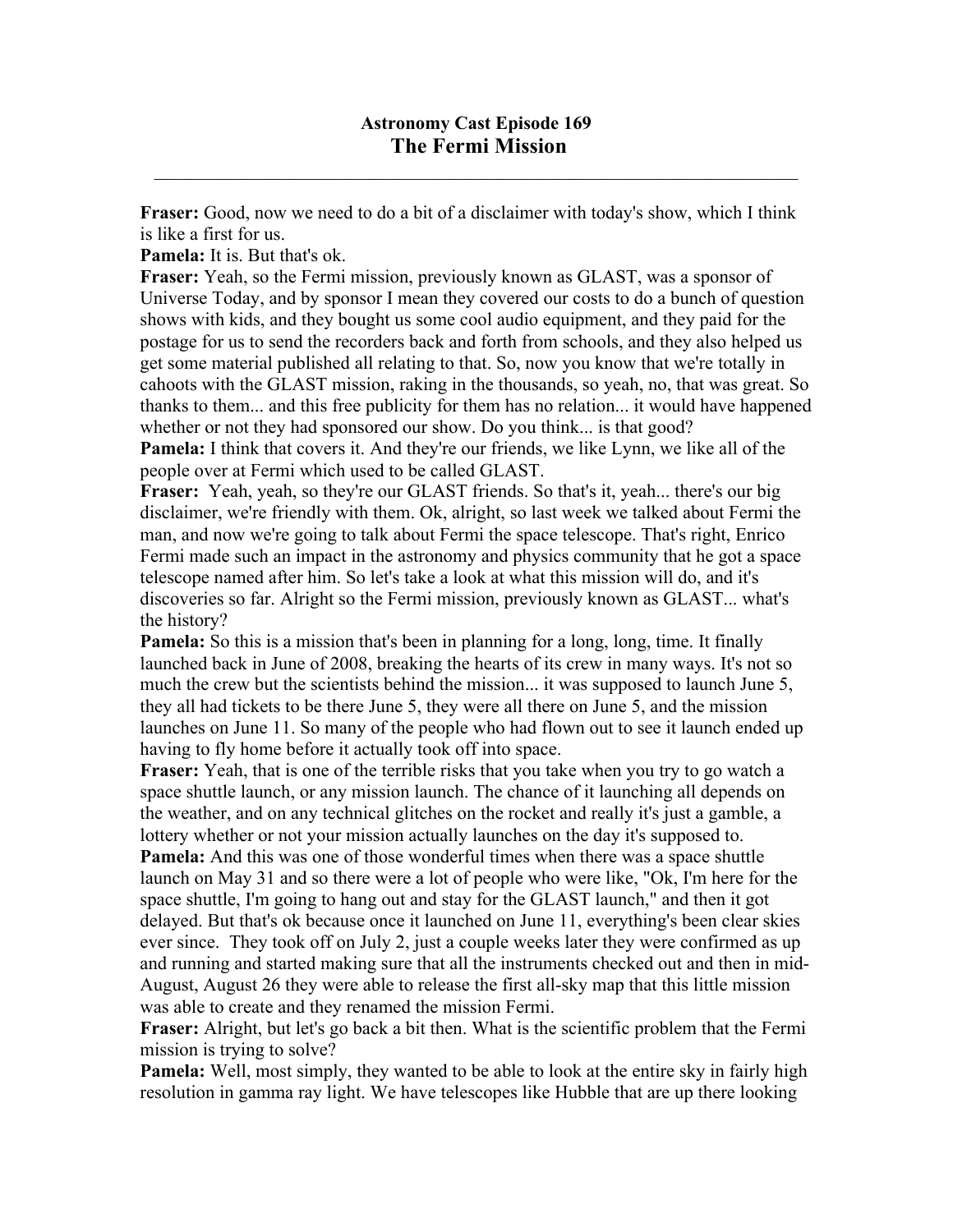in visible light, we have Spitzer working in the infrared, we don't have anything that's extremely high energy. We don't have the gamma rays. We have Chandra, which gets us close with x-rays. But, with Fermi we're finally able to go that extra step and start mapping the entire sky, looking for things that are high energy that otherwise we'd miss. **Fraser:** Ok, and so if we've got high energy gamma rays, what kinds of things are we going to be seeing when we switch our eyeballs to gamma rays?

**Pamela:** So, the target science objects were originally active galactic nuclei, looking at angry large black holes in the centers of galaxies that are in the process of actively consuming material. Looking for...

**Fraser:** Like, these are quasars, right?

**Pamela:** Quasars, active galactic nuclei, they all span the same category of objects... radio galaxies are another name, Seyferts...

**Fraser:** Right, Seyfert galaxies, so you've got a super-massive black hole actively consuming material.

**Pamela:** So, these objects, with their high-energy accretion disk, their high magnetic fields, they end up giving off light in the gamma rays. We're also going to be looking for gamma ray bursts themselves, exploding stars that channel energy out their magnetic poles and if we happen to be along the beam, we see this as a sudden burst of gamma ray light on the sky. Looking for neutron stars, stars that are more massive than the sun and roughly the size of Manhattan in diameter, these objects also can have extremely powerful magnetic fields that accelerate particles to high velocities and high energies. Also just looking at, well, cosmic rays and supernova remnants. These are particles that get decelerated radically as they hit various gas in our universe and in this deceleration process give off extremely high energy light. So, we're basically out there to say, ok, if it has high energy, what does it look like when we resolve it?

**Fraser:** And what would you say, then, is the connection between the mission and the man? Why do you think they renamed this mission after Fermi?

**Pamela:** Well, Fermi was the first person to really propose a mechanism for how cosmic rays might get accelerated. Cosmic rays are these high energy particles that come in through the atmosphere from well, we didn't used to know what source, and we see them in cloud chambers, you can actually see them. This is where through various means you create literally a chamber of clouds and you can watch high energy particles pass through the chamber. These are used as teaching tools, and while we generally see them with radiation that we know the source of, you also end up seeing cosmic rays passing through them. And it was Fermi who suggested what the source of these high energy particles might be.

**Fraser:** And the source is?

**Pamela:** Well, you can accelerate particles in magnetic fields, and the sudden deceleration ends up letting off high-energy light.

**Fraser:** And so he thought that there was some object out there that was creating a really powerful magnetic field and accelerating the particles.

**Pamela:** He was happy with the magnetic field explanation, I believe.

**Fraser:** So he did... right, but so but what was the source of the magnetic field, I guess... that's the big question, right?

**Pamela:** And this is something we've been working to figure out ever since then. Our universe, it turns out, is filled with high-energy magnetic fields. When Fermi was first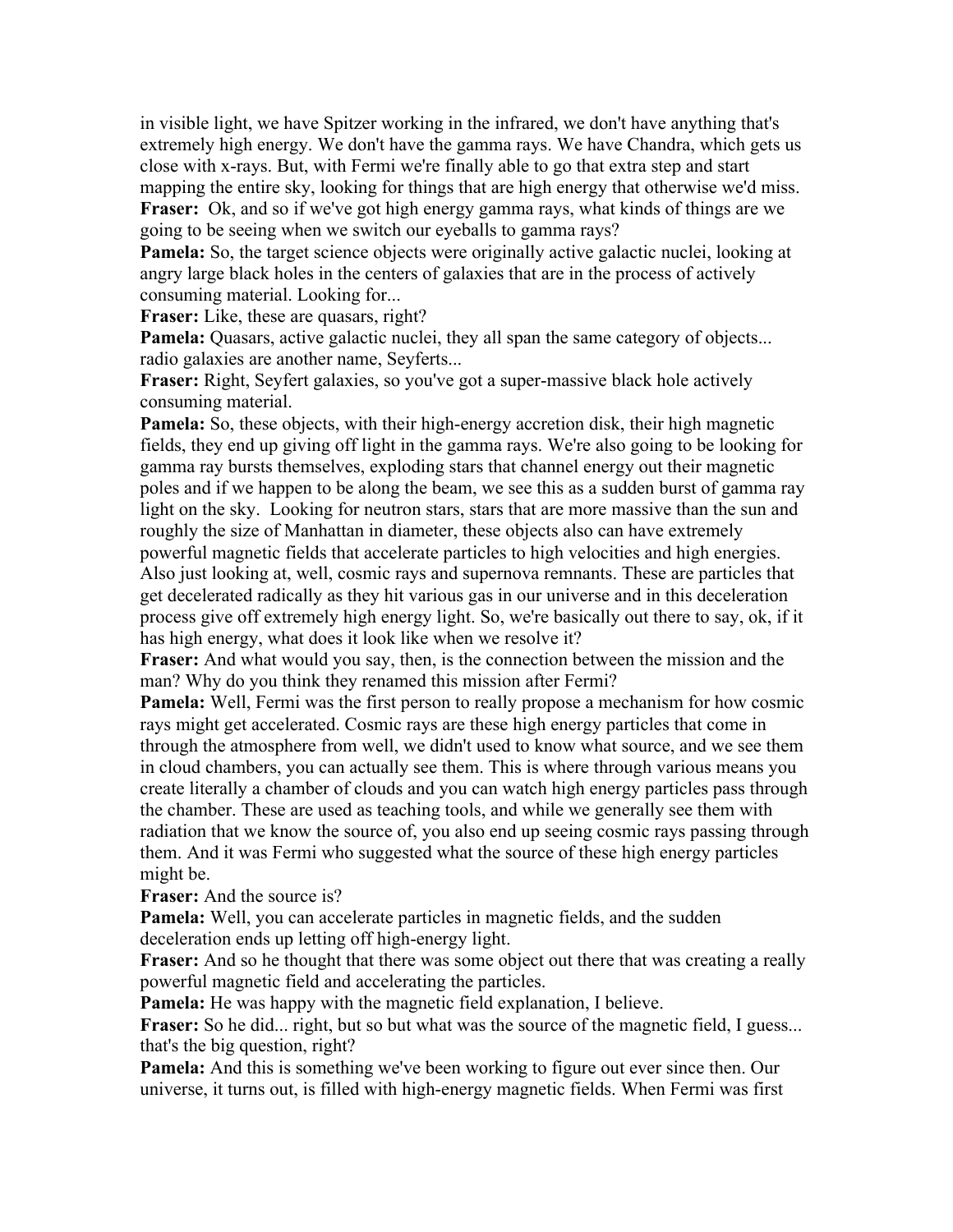doing his work, we didn't know about neutron stars yet, we didn't know about pulsars yet, white dwarfs had only been theorized and were just starting to be discovered. So, science has changed radically since Fermi was around, but he was one of the pioneers of highenergy astrophysics or in his case, high energy physics.

**Fraser:** Right, alright well let's fast-forward then to the mission then, so, so they released an all-sky survey of the sky in gamma rays...

## **Pamela:** Yes.

## **Fraser:** And what did they see?

**Pamela:** Well, in that first image they were basically showing the flickering of pulsars that we knew existed, the variability of active galactic nuclei that we know existed but it was a proof of concept, it was showing that the mission exists. The Fermi satellite actually is able to map out the entire sky every three hours, or at least the part of the sky that's not hidden by the planet earth and hidden by the sun. Now, since then we've continued to constantly map and remap the sky, and the first really interesting discovery made by Fermi came out in October of 2008, the October after its launch. It had only been up for a few months at this point. That discovery was a pulsar that only gave off light in gamma rays. We're used to detecting pulsars in radio, where we see pulsars as this beacon of sometimes as many as 100 or 1000 pulses of radio light a second. **Fraser:** Now that's the opposite end of the electromagnetic spectrum...

**Pamela:** The exact opposite...

**Fraser:** Those are the longest wavelengths, right?

**Pamela:** And so what we're finding now is that in a few cases we end up with objects that we only see emitting light in the gamma rays. Now, with the radio pulsars, we do see gamma rays associated with some of those as well. What we hadn't previously seen was strictly gamma ray pulsation.

**Fraser:** Right. And so this pulsar was giving off gamma rays but not anything else. **Pamela:** Not anything else we could perceive, so what we think is happening, and at this point, by January of 2009 they were up to 12 of these, and by July they were up to 17. We're still finding these more and more as we look around the sky and what scientists think is happening is you have a tightly focused beam of radio light, and this is what we see with your quintessential radio pulsar. But there's also probably created much higher above the surface of the star a gamma ray beam that's not as tightly focused, and since it's not as tightly focused, you can see it at a wider angle. So while you have to be in a very particular place to see the radio beam, you can be slightly off-center of the beam in order to see the gamma rays.

**Fraser:** So does this maybe change estimations about how many pulsars are out there? Because this might be turning up pulsars that people didn't know about before. **Pamela:** Well, since we already had a fairly good feel for... well, pulsars... we only see them if we're in this... within this very narrow angle of the beam. We're able to statistically figure out how many there should be out there. And what we're seeing now are the ones we'd already accounted for as these are things we can't see, except now we have a wider beam so we're able to sort of get at, oh, yeah, there is something there. What this is answering for us is earlier gamma ray missions, EGRET in particular, had picked up all these transient gamma ray sources, just a random flickering here, a random flickering there, and we weren't sure what these gamma ray sources were. And we're now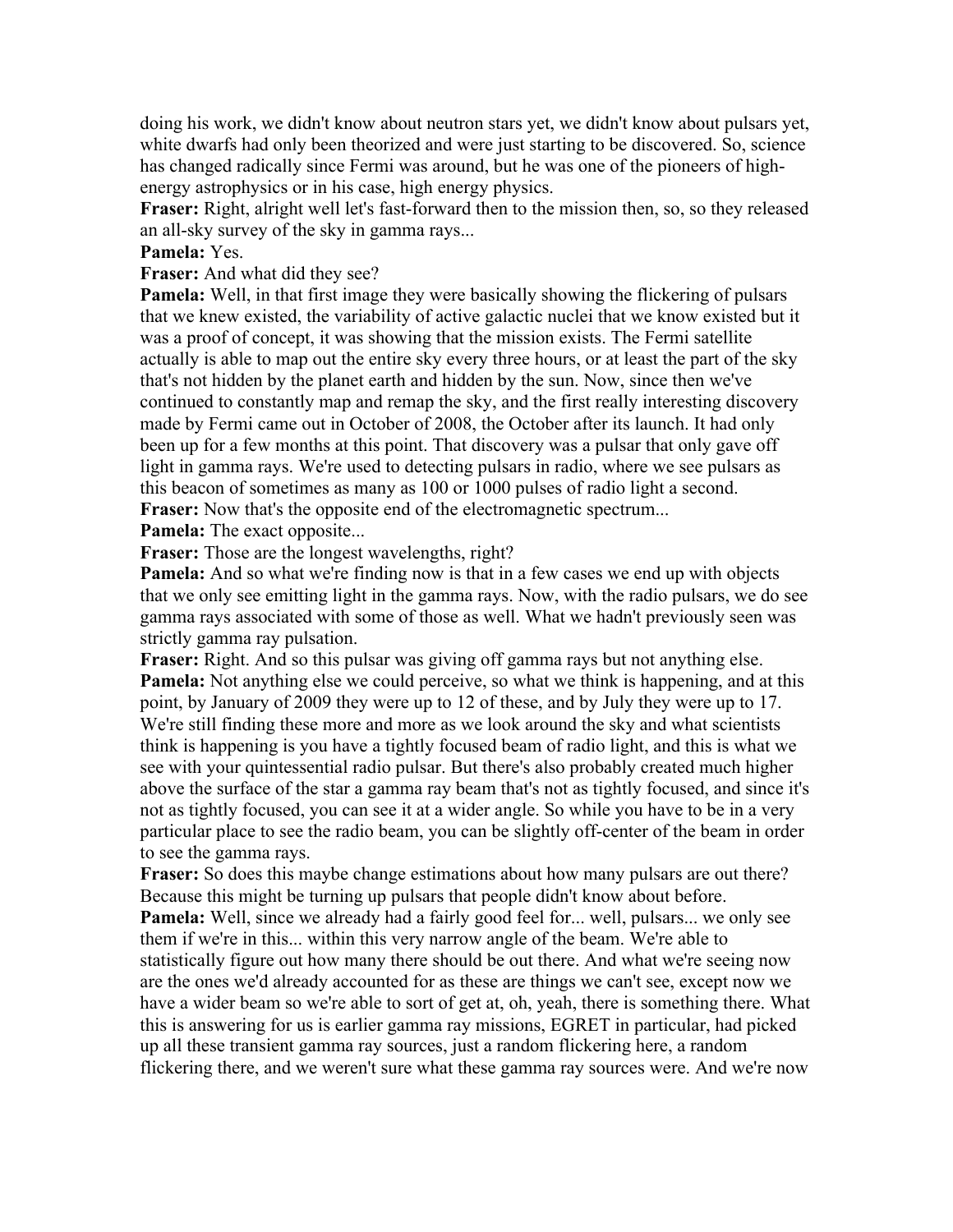able to start matching up some of these different formerly known but not really understood gamma ray sources as being these pulsars.

**Fraser:** It's neat when that starts to happen, you get these little flashes, these little momentary insights that there's some other phenomenon out there, and then the astronomers put together a brand new mission and it goes out and conclusively finds them and builds a catalog and directory of them. And it's like each time you're like, oh, what's that? And then along comes the mission a few months later and searches for it... a good example just... I'm on a tangent, I apologize, is the possible discovery of methane on Mars. Right? There was like hints and sniffs of methane turned up by Mars Express and now the plans are in the works to develop a very comprehensive mission that might search for methane and really map it and track it and find it on Mars because, you know, the theory going that if there's life on Mars, and that's what the source of the methane, then maybe you can actually pinpoint the sources of where this methane is being produced. So it's the same kind of thing, where you get this little sniff and it's like, what's that? And then later on you come back with a mission and do a really good job of finding these new situations, these new phenomenon. I love it.

**Pamela:** And what's particularly amazing about this discovery is first of all, it's following on a sister mission, so yeah, that's really cool, problem solved, fill that checkbox out, we now know what these random little things are. But, the ability to sort out the photons from these, you can only get with a mission like Fermi that's sweeping over the entire sky over and over and over again because each time it detects these pulsars, it's only detecting a handful, a countable number, sometimes as few as 4 photons per detection. That's not that much light. So, they're able to make these amazing discoveries on so few photons that you could count them on their hands, but because they're sweeping over the objects over and over and over again, you're able to statistically say, ok, swept by it at this time... saw nothing. Swept over it at this time... 4 photons. Swept over it this time, nothing. Swept over it this time, nothing. You add up the nothings and you add up the somethings and they're able to start measuring, ah... this object pulses 3 times a second. **Fraser:** But these are also very special photons, these are the freight trains of photons... **Pamela:** That's true.

**Fraser:** These are the super-tankers of photons, so, you know, these are pretty highenergy photons moving along. So, alright we've got one big discovery, but that's not it... let's not retire that telescope and call it a day. So, what else has it found? **Pamela:** Well, we've also started to be able to better understand the science down in the hearts of active galactic nuclei, where again we're tying the radio observations and the gamma ray observations together. There's a lot of radio jet galaxies out there. These beautiful systems that often when you look at them in optical light you see a nice pretty disk galaxy, look at them in radio you see these amazing jets that completely dwarf the little tiny spiral disk down in the center and they end up creating these huge lobes where the jets end up colliding with the intergalactic media. We knew that these galaxies flickered in the gamma rays. We knew that they were gamma ray emitters. What we didn't have was a good understanding of can you tie together jet activity and the activity at the gamma ray level as well, and with Fermi out there constantly looking, constantly every three hours mapping out the entire sky, you start to be able to get very good time resolution on the flickerings of that active galactic nuclei, and then to see that in the radio as well, to be able to essentially measure how the gamma ray emission and the radio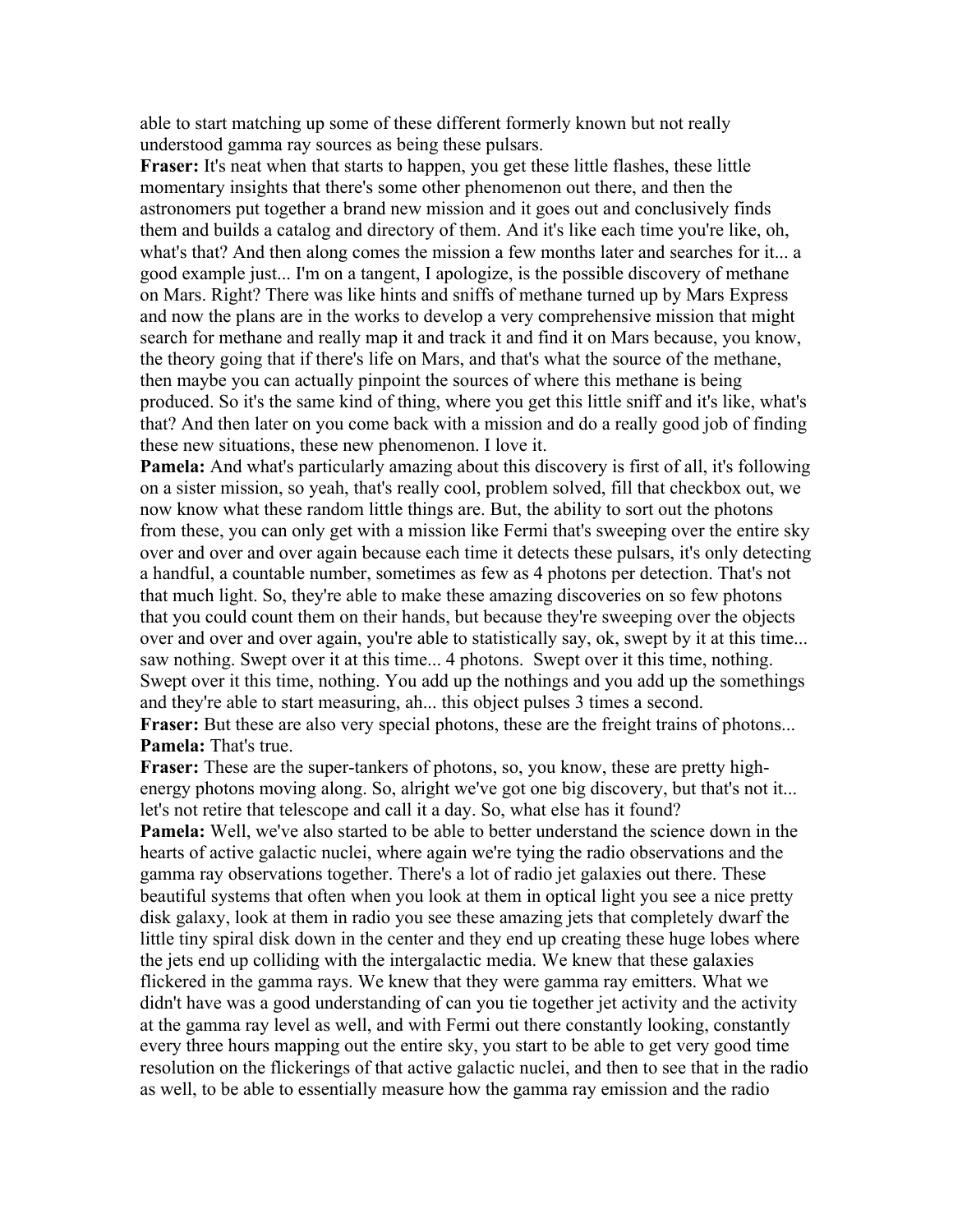emission are coupled, and how the entire galaxy's light basically changes at both the highest temperatures and lowest temperatures in lockstep.

**Fraser:** And so what does the flickering mean?

**Pamela:** Well, what ends up happening is that you have material that's spiraling in and it's not an entirely smooth process. Just like when you're eating you don't have--unless you're very good with a straw--continuous caloric intake slurping food, rather things come in chunks. And with active galactic nuclei, when those chunks fall in, you get a flash. And when you have less falling in, you get, well, less light, less energy.

**Fraser:** And so they can actually now track the lumps and bumps of material being consumed?

**Pamela:** They can track all of that, and what's even more interesting is as they track it, as you look across multiple wavelengths, as you start looking at different scale sizes, you can start to see how the entire system interacts, you can even start to map the system because the rate at which something flickers tells you how big it is. A really large object, well the light from its furthest corner is going to take a long time to get to you compared to the light at the nearest corner. So if you have an object that is 100 light years across, well it can only flicker at time scales that allow the light to get from one side to the other, 100 years. So we can start to measure small things as we measure the flickerings very carefully.

**Fraser:** Whoa... that almost blows my mind because you're looking at something that is, you know, in the case of the core of a galaxy, they can be, I'm sure, the part that's putting out the high-energy particles could be, as you say, hundreds of light years across, right? So, if various things are being consumed and gobbled up, that would be happening sort of along part of the whole disk around that black hole, and so you would see different light coming at us at different times, right, as it's being consumed...

## **Pamela:** Right.

**Fraser:** Whoa... and they can determine that?

**Pamela:** Well, and you can start to actually map things out in extremely small scales. In our own galaxy we're able to see stars whipping around the very core of the galaxy. And some of these stars are solar system scale distances away from that central super-massive black hole. So in our own galaxy we can see reasonably-imagined scale sizes. Well, we can't resolve things at that fine a scale in other galaxies, but by looking at the flickering, we start to be able to see things that are light minutes across, light hours across, light days across. And we can start to map out the central parts of the galaxy in some ways. **Fraser:** Hmmm.... wow.... and so you can see just over time them building up a better and better map of really what it looks like, the environment around an actively feeding black hole.

**Pamela:** And it takes combining information from all the different wavelengths to do this accurately. And what's neat is while this works for the giant active galactic nuclei, the giant classic quasars, they also were able to do this for a microquasar--a system involving either a neutron star or a black hole or a giant Wolf-Rayet star, and they found that the physics there works the same. So, we're able to now take stellar-sized systems and galaxy-sized systems that we've been saying all along that, yeah, the physics is the same in these two different scenarios, but now we're able to say with certainty, yes, the physics is the same from the gamma ray radiation all the way out to the radio radiation in these two different types of systems.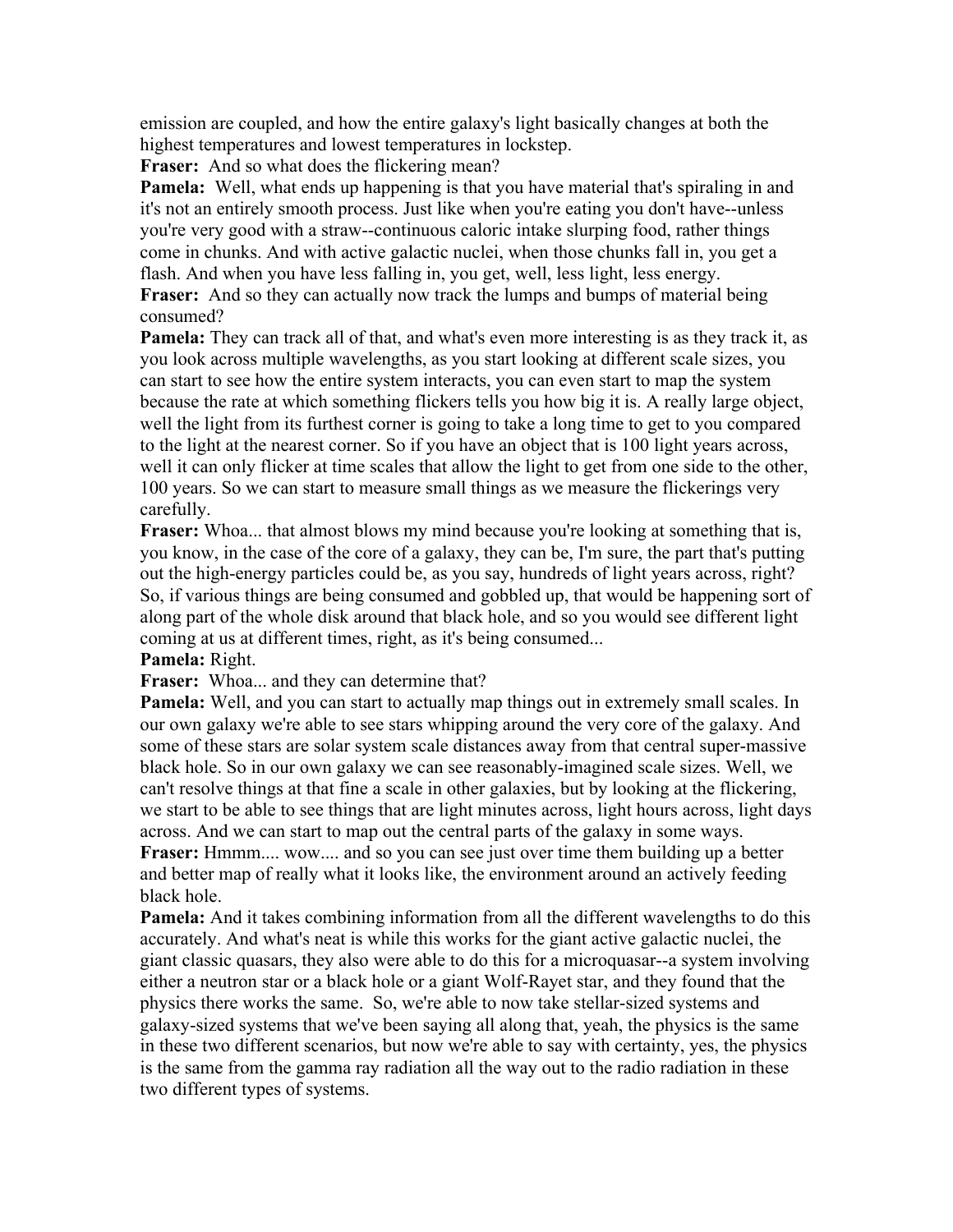**Fraser:** And vice versa... right, I mean you can look then maybe make some discoveries in the Wolf-Rayet systems and then maybe scale that back up after seeing something interesting, go I wonder...

**Pamela:** Well, it's the accretion disks around the neutron stars, the black holes, it's when you get these jets and the magnetic fields, these are the really interesting high-energy systems that allow us to basically span all the different size scales, so from Cygnus X-3 our stellar-massed black hole out to active galactic nuclei and blazars, we're able to span all the different sizes in between.

**Fraser:** What about supernovae?

**Pamela:** Well, they have been looking at supernovae as well, and they're also looking at star-forming regions. Supernovae--there it's extending a lot of old science, but where it gets interesting is the new science of looking at systems where you have admittedly active supernovae going off but right now what they're able to do is look at things like the Doradus star-forming region, the Large Magellanic Cloud star-forming region, and nearby star-bursting galaxies, and discover that all of these systems are rich with gamma rays. And what they're finding is apparently it's the strong magnetic fields in all of these systems that get the cosmic rays completely tangled together and this is part of what's causing the soft gamma ray emission or diffuse gamma ray emission to be coming from these systems. So, what's happening is you have these areas that are rich with star formation for a variety of reasons, and there's high-energy particles being emitted as young stars are very quickly burning through their fuel, and the most massive ones are exploding as supernovae, the areas are tangled with magnetic fields and when these massive short-lived stars explode and die, the high-energy particles that get shot through get tangled up in the magnetic fields and with the deceleration they end up giving off gamma rays.

**Fraser:** Very cool. So, any other discoveries?

**Pamela:** Well, the biggest one that I think people are going to look at the longest is the pulsar discoveries. But there's been a whole steady slew of building on old science, building on our understanding of the universe, and refining and refining at higher resolutions. What's most amazing about this mission is its ability to over long periods of time keep looking fainter and fainter into the universe. By mapping the entire sky every three hours, we can just keep stacking this data, one image on top of another on top of another, and slowly pull out... well, look there's more star formation over here, well look there's more distant pulsars over there. And we're able to start getting longer and longer time duration where we can start to watch pulsar periods decay, we can start to measure long-term variability in active galactic nuclei...

**Fraser:** Right, and maybe, you know, set the stage for the next "huh... that's interesting" moment, right, where you're doing really long-term surveys of the sky, after awhile you're going to notice that there's some interesting trends going on, and then that's something for an all new investigation and maybe another mission.

**Pamela:** And Fermi still has a bunch of good years ahead of it. It, as I said, was launched in 2008, and its initial mission is for 5 years with an operational goal of going out to 10 years. So we're not really even at the half-way mark.

**Fraser:** Yeah, we're not even 2 years into it.

**Pamela:** And, so it's already made some pretty great discoveries. And I think it's going to be a fun job trying to understand these pulsars, just the fact that these things are emitting